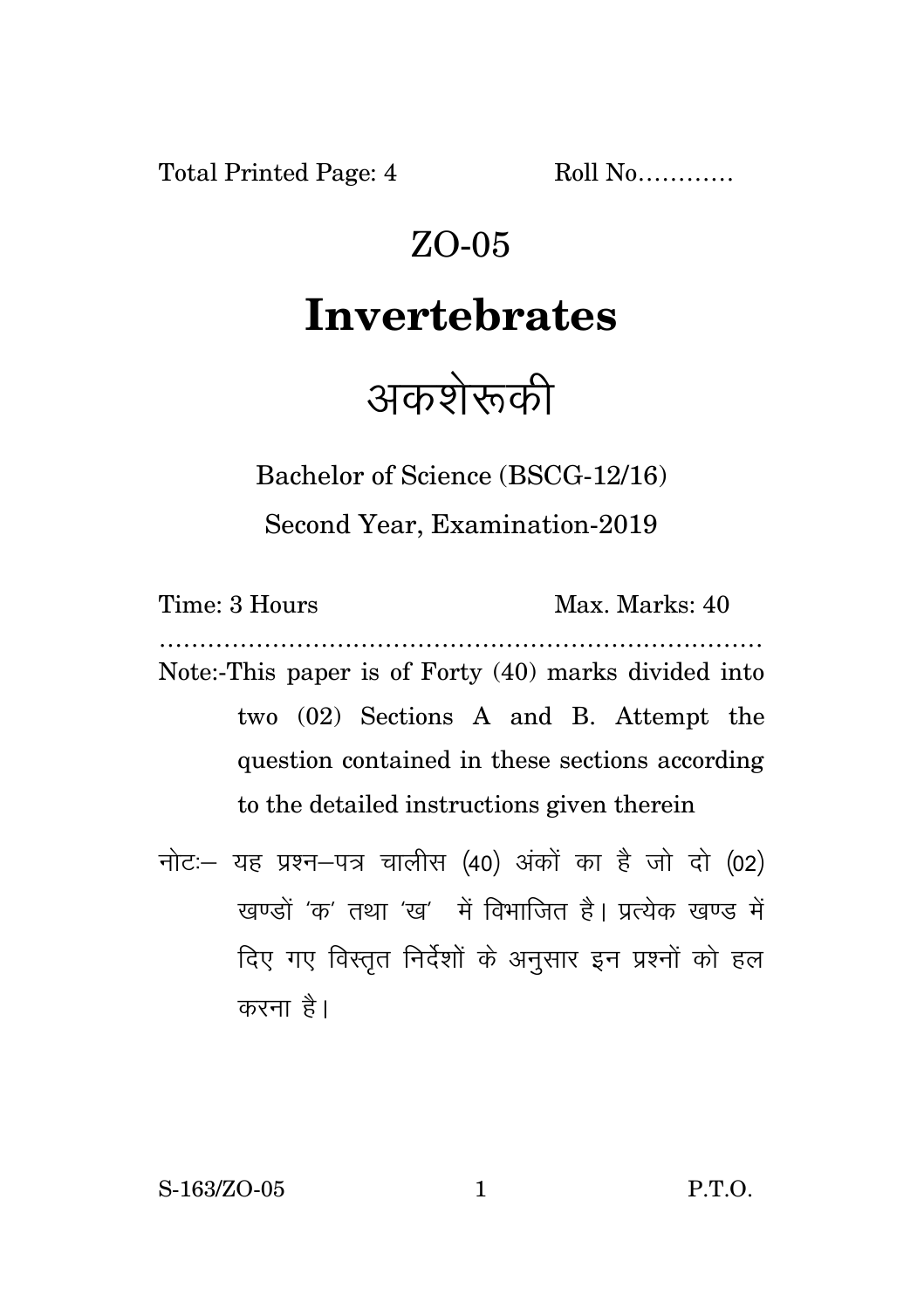### Section-A (खण्ड–क)

(Long Answer Type Question) (दीर्घ उत्तरीय प्रश्न)

- Note:- Section-A contains Three (03) long answertype questions of Ten (10) marks each. Learners are required to answer any Two  $(02)$  questions only.  $(2 \times 10=20)$
- नोट: खण्ड 'क' में तीन (03) दीर्घ उत्तरीय प्रश्न दिये गये हैं। प्रत्येक प्रश्न के लिए दस(10) अंक निर्धारित हैं। शिक्षार्थियों को इनमें से केवल दो (02) प्रश्नों के उत्तर देने हैं।
- 1. Classify phylum Annelida up to orders only. संघ एनीलिड़ा का केवल गणों तक वर्गीकरण कीजिए।
- 2. Describe thoracic appendages of prawn and their diagrams? प्रॉन के वक्षीय उपांगो का सचित्र वर्णन कीजिए।
- 3. Describe the canal system in Porifera. पोरीफेरा में कैनाल तन्त्र का वर्णन कीजिए।

S-163/ZO-05 2 P.T.O.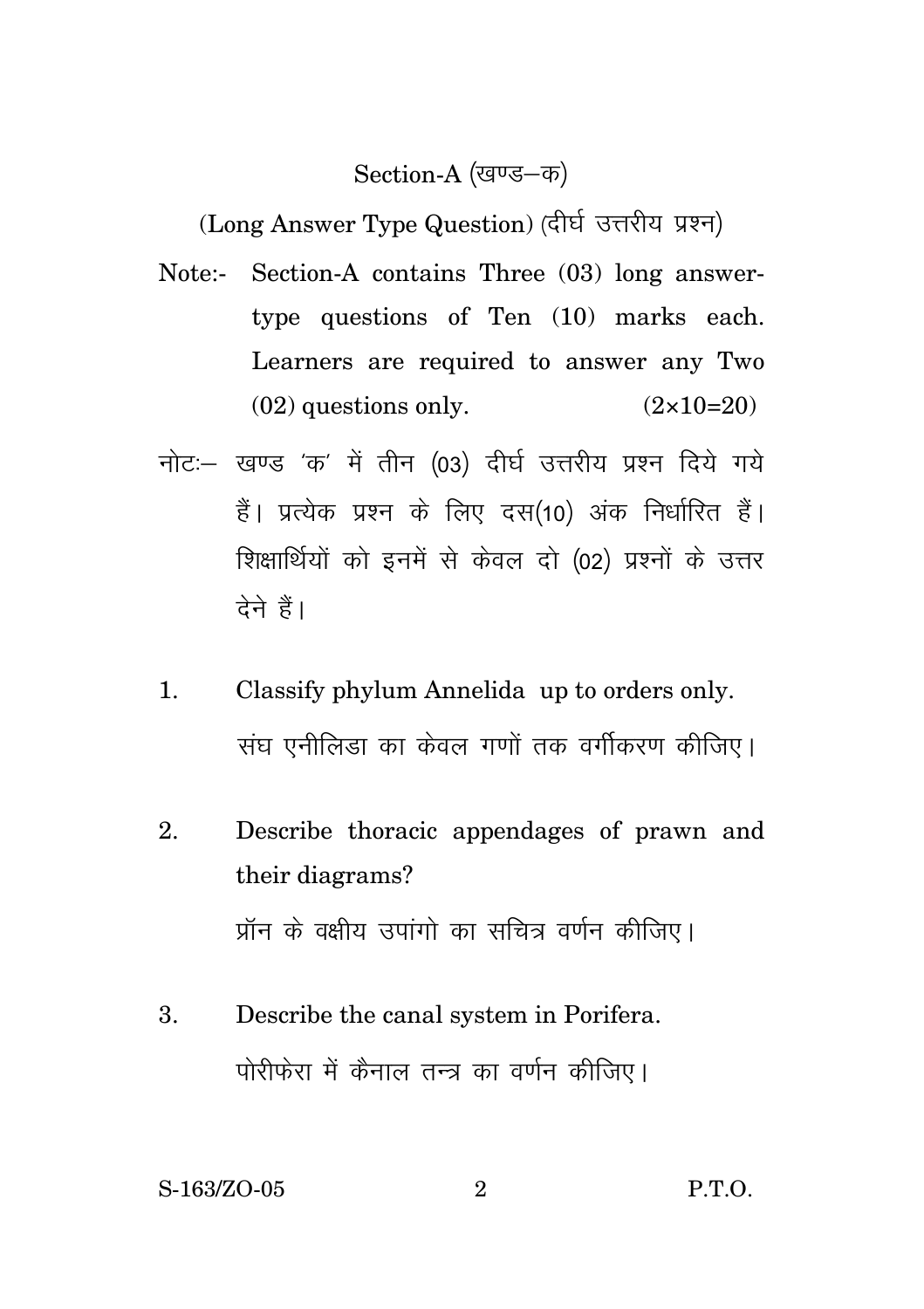#### Section-B (खण्ड-ख)

(Short Answer Type Question) (लघुउत्तरीय प्रश्न)

- Note:- Section-B contains six (06) short answer type questions of five (05) marks each. Learners are required to answer any four (04) questions only.  $(5 \times 4=20)$
- नोट: खण्ड 'ख' में छः (06) लघु उत्तरीय प्रश्न दिये गये हैं। प्रत्येक प्रश्न के लिए पाँच (05) अंक निर्धारित हैं। शिक्षार्थियों को इनमें से केवल चार (04) प्रश्नों के उत्तर देने हैं।
- 1. Describe locomotion in Paramecium. पैरामीशियम में चलन का वर्णन कीजिए।
- 2. Draw a well labelled diagram of Ephyra larva. इफायरा लार्वा का नामांकित चित्र बनाइये।
- 3. Classify and comment on the following : (A) Aurelia (B) Aphrodite निम्नलिखित का वर्गीकरण एवं टिप्पणी लिखिए:  $(i)$  आरिलिया  $(ii)$  एफ्रोडाइट

S-163/ZO-05 3 P.T.O.